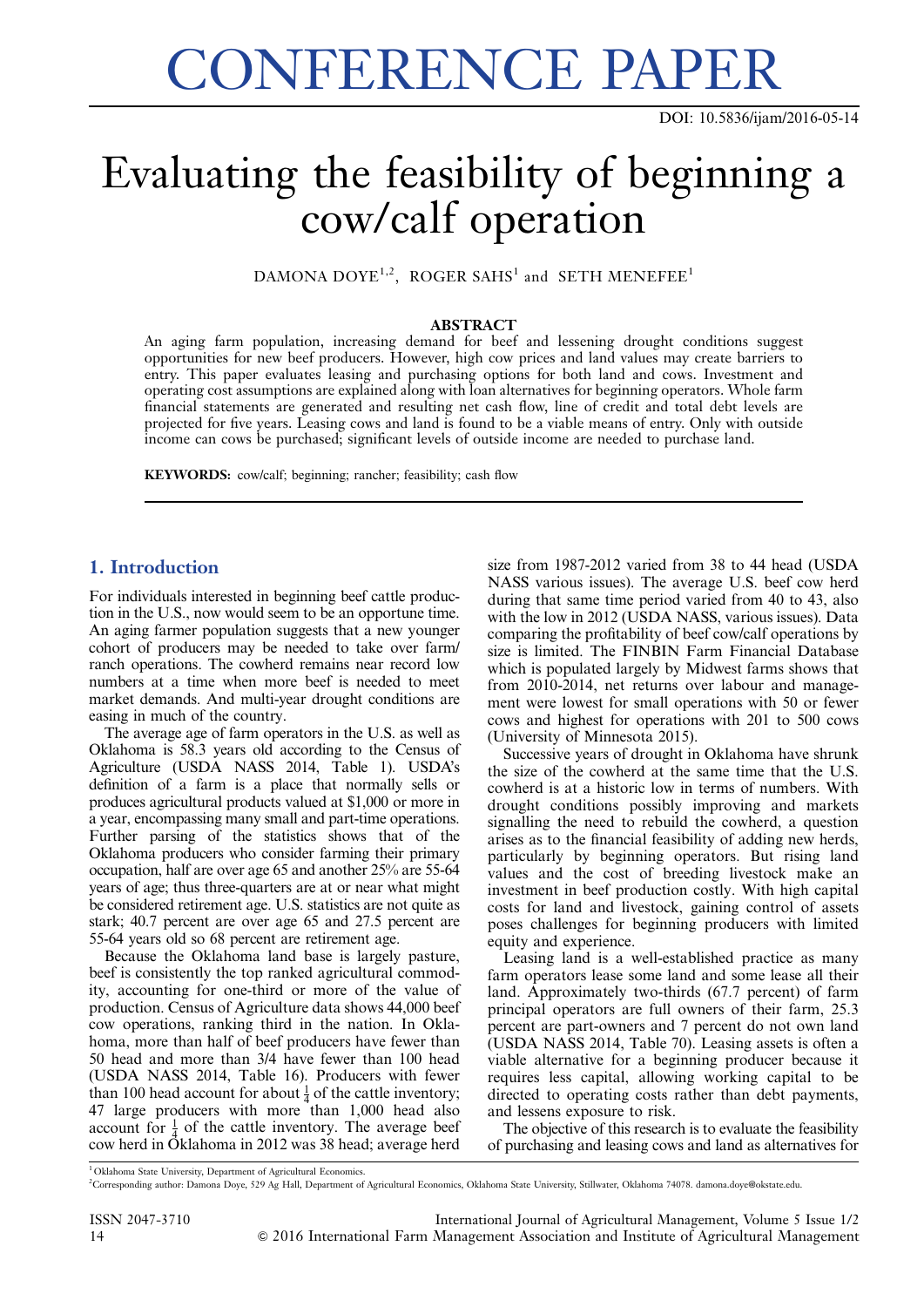<span id="page-1-0"></span>a beginning beef cattle producer. We summarize costs of establishing and maintaining a beef herd, identify different borrowing options, then estimate the resulting cash flow associated with different scenarios. We evaluate alternative financing arrangements for land and cattle to inform prospective industry entrants about the financial needs associated with beginning a beef operation.

#### Cow/calf herd establishment costs

In this analysis, we focus on native range as a forage base. In Oklahoma, opportunities exist to purchase or rent both native range and introduced pasture. Native range is typically the most cost effective means of maintaining cattle with rents of approximately \$6 per hectare (\$15 per acre) (Doye and Sahs 2015). Native pastureland is also less expensive to buy as land on which introduced pasture is grown is often suitable for crops with higher returns per hectare than livestock enterprises. In Oklahoma, pastureland prices currently average approximately \$3,707 per hectare (\$1,500 per acre) (agecon.okstate.edu/oklandvalues).

We assume the goal is to establish a small herd of cows similar in size to the average Oklahoma herd size of 35 cows. For this analysis, each cow requires approximately 4 hectares of native pasture (10 acres) for maintenance so the required landbase is 142 hectares (350 acres). Table 1 summarizes the assets presumed to be used in the operation. Equipment includes feed bunks, loading squeeze chutes, round bale feeders and portable corral. While a small tractor is not required, and in fact, would be discouraged from a cost perspective, many small producers do choose to buy one. The investment needed to establish even a small herd of 35 cows is substantial, ranging from approximately \$60,000 to more than \$682,000 depending on whether land and cattle are purchased or leased.

Purchasing land increases the investment needed dramatically. Costs associated with controlling the land base, whether land is purchased or rented, are significant. Renting land typically presents less of a cash flow burden than buying land and is more profitable in the short run. However, land purchases can result in growth in equity if land values appreciate over time and thus be a good long term investment. Hence, we evaluate both options.

#### Cow/calf operating costs

Although beef production is the most prevalent enterprise in Oklahoma, profitability is certainly not guaranteed and poses difficulties, particularly for a young producer starting with a smaller herd. Because Oklahoma does not have a database of actual ranch costs, we frequently benchmark budget data to Kansas Farm Management Association (KFMA) and Standardized Performance Analysis (SPA) data. KFMA average variable cost per cow in 2013 was \$772 per cow and the difference between the high- and lowprofit category KFMA producers is approximately \$466 per cow (Figure 1). The southwest SPA summary includes some Oklahoma herds but is primarily Texas based (Bevers 2015). SPA data for 2009-13 show an average raised/purchased feed cost of \$200 per cow and grazing cost of \$107 per cow, with total financial cost of \$705 per cow. Oklahoma grazing and feed costs for native pasture based systems are expected to be more similar to Texas than Kansas.

[Table 2](#page-2-0) shows the operating cost assumptions used in this analysis. The numbers are generated by Oklahoma State University (OSU) 2014 enterprise budget software (agecon.okstate.edu/budgets). This budget includes only 30 days of hay fed so projected operating expenses presume managers appropriately stock cattle to minimize purchased feed and hay. In addition, no cash labour costs are included as it is assumed labour, an estimated 6.9 hours per cow per year, will be provided by the farm family. We presume the beginning operator will be an efficient, low cost producer.

#### Whole farm financial plans

Whole farm financial plans to compare the alternative scenarios are generated using OSU Integrated Farm Financial Statements (IFFS) software (Doye, Petermann and Haefner 2000). In IFFS, cash shortfalls accumulate in the line of credit balance. The plans are based on a 35 head herd of moderate framed cows along with 1 breeding bull. Production assumptions are listed in [Table 3.](#page-2-0) In the purchased cow scenarios, a cow/calf pair is initially purchased for \$2,800 and bull for \$3,600.



Figure 1: 2013 Variable cost of production by profit category (\$/cow), Kansas Farm Management Association

|  |  |  |  |  | <b>Table 1:</b> Cow/calf herd assets included with different asset control strategies |
|--|--|--|--|--|---------------------------------------------------------------------------------------|
|  |  |  |  |  |                                                                                       |

|                                 | <b>Buy Land, Buy</b><br>Cattle | <b>Buy Land, Lease</b><br>Cattle | <b>Rent Land, Buy</b><br>Cattle | <b>Rent Land, Lease</b><br>Cattle |
|---------------------------------|--------------------------------|----------------------------------|---------------------------------|-----------------------------------|
| Land: \$3,707/ha<br>(\$1,500/a) | \$525,000                      | \$525,000                        |                                 |                                   |
| Cows: \$2,800/pair              | \$98,000                       |                                  | \$98,000                        |                                   |
| Bull                            | \$3,600                        |                                  | \$3,600                         |                                   |
| Vehicle & trailer               | \$23,500                       | \$23,500                         | \$23,500                        | \$23,500                          |
| Equipment                       | \$15,250                       | \$15,250                         | \$15,250                        | \$15.250                          |
| <b>Supplies</b>                 | \$2.000                        | \$2,000                          | \$2.000                         | \$2,000                           |
| Tractor                         | \$15,000                       | \$15,000                         | \$15,000                        | \$15,000                          |
| <b>Total</b>                    | \$682,350                      | \$580,750                        | \$157,350                       | \$55,750                          |

International Journal of Agricultural Management, Volume 5 Issue 1/2 ISSN 2047-3710 & 2016 International Farm Management Association and Institute of Agricultural Management 15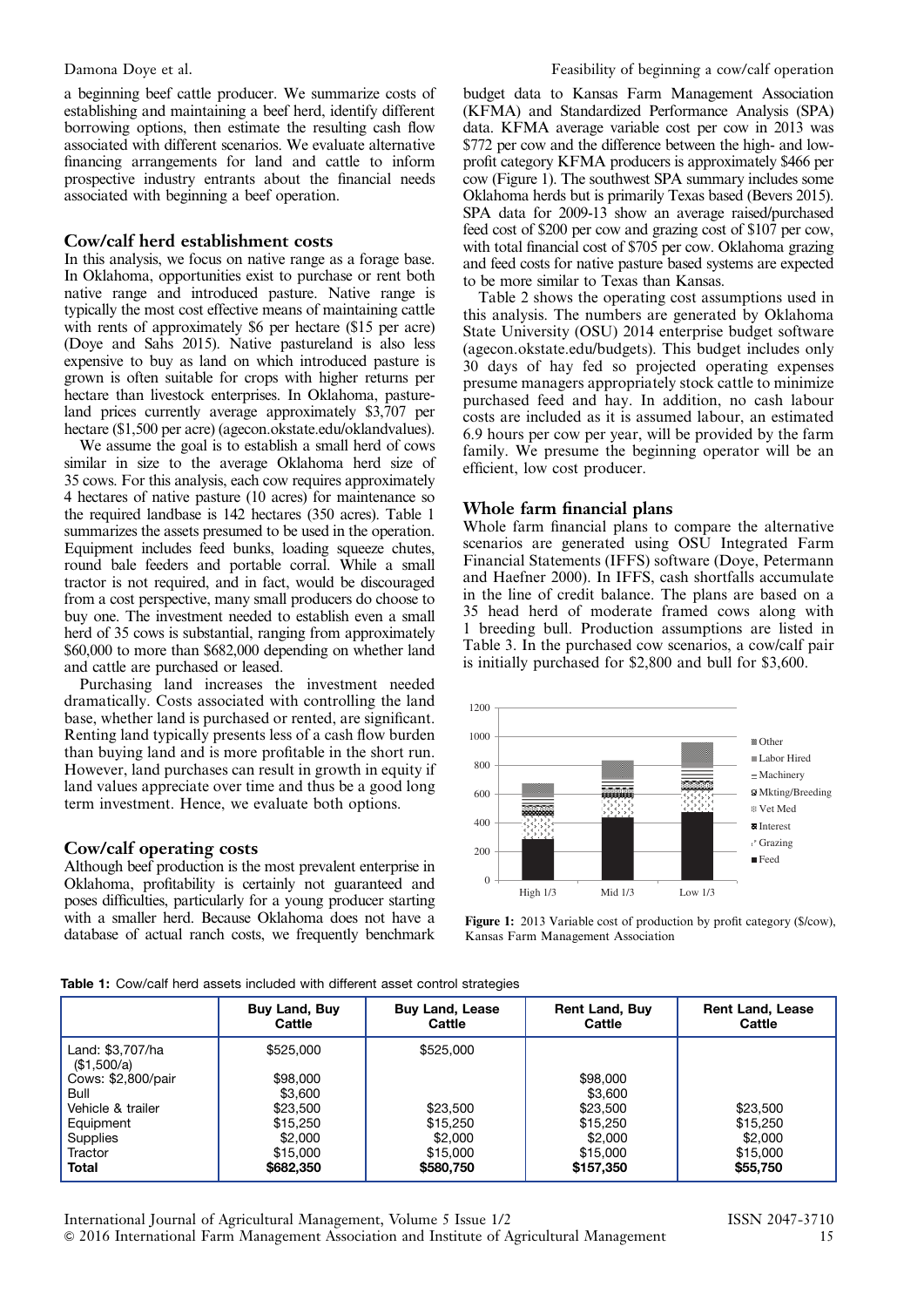<span id="page-2-0"></span>Table 2: Operating input costs for 35 cows on native pasture

| <b>Operating Inputs</b>                                                                                                                                                                         | <b>Price</b>                                                                                                       | <b>Total</b>                                                           | Head                                                                           |
|-------------------------------------------------------------------------------------------------------------------------------------------------------------------------------------------------|--------------------------------------------------------------------------------------------------------------------|------------------------------------------------------------------------|--------------------------------------------------------------------------------|
| Pasture (rental)<br>Hay<br>Protein Supplement<br>Minerals & Salt<br>Vet Services/Medicine<br><b>Vet Supplies</b><br>Marketing<br>Mach/Equip Fuel, Lube, Repairs<br><b>Total Operating Costs</b> | \$<br>150.00/head<br>32.55/head<br>63.22/head<br>12.13/head<br>5.77/head<br>14.86/head<br>8.22/head<br>147.71/head | 5,250<br>1,139<br>2,213<br>425<br>202<br>520<br>288<br>5.170<br>15,206 | 150.00<br>32.55<br>63.22<br>12.13<br>5.77<br>14.86<br>8.22<br>147.71<br>434.46 |

Future calf and cull animal prices are important in determining the profitability of the enterprise. Table 4 shows projected calf and cull prices (Peel 2015).

#### Alternative financing scenarios for establishing a 35 cow operation

In the U.S., financing of agricultural operations is primarily done by commercial banks, Farm Credit Services (a co-operative entity with quasi-governmental status), and private individuals. A USDA Economic Research Service report noted that these three groups held 95 percent of the debt outstanding at year-end as reported by farm operators for their businesses (Harris et al., 2009). USDA's Farm Service Agency (FSA) guarantees many commercial loans and also makes some supervised direct loans to producers, primarily to beginning or socially disadvantaged farmers, who have been turned down for loans from commercial sources (www.usda.fsa.gov). FSA loan programs for which beginning farmers are eligible include a down payment program (DP), farm ownership loans (FO), joint financing arrangements, land contract guarantees, microloans and direct operating loans (OL). Beginning farmers

|  | <b>Table 3: Production parameters</b> |  |
|--|---------------------------------------|--|
|--|---------------------------------------|--|

| Production and price assumptions<br>Cow weight<br><b>Bull weight</b><br>Weaned heifer weight<br>Weaned steer weight<br>Replacement heifer weight | 499 kg (1,100#)<br>794 kg (1,750#)<br>220 kg (486#)<br>235 kg (519#)<br>374 kg (825#) |
|--------------------------------------------------------------------------------------------------------------------------------------------------|---------------------------------------------------------------------------------------|
| Protein supplement (lb/hd/day)                                                                                                                   | 38% cubes                                                                             |
| Cows                                                                                                                                             | .68 kg (1.5#),150 days                                                                |
| Weaned heifers (Oct-Dec)                                                                                                                         | .68 kg (1.5#), 45 days                                                                |
| <b>Bred heifers</b>                                                                                                                              | .68 kg (1.5#), 150 days                                                               |
| Prairie hay (lb/hd/day)                                                                                                                          | \$82.69/T (\$75/ton)                                                                  |
| Cows                                                                                                                                             | 10.9 kg (24#), 30 days                                                                |
| Weaned heifers (Oct-Dec)                                                                                                                         | 5.9 kg (13#), 10 days                                                                 |
| <b>Bred heifers</b>                                                                                                                              | 8.6 kg (19#), 30 days                                                                 |
| Minerals                                                                                                                                         | 0.05 kg (0.12#)/hd/day                                                                |
| Labor                                                                                                                                            | 6.9 hours/head                                                                        |

generally receive preferential terms. Commercial lenders, both FCS institutions and agricultural banks, while interested in lending to younger and beginning operators typically do not offer concessionary programs. FSA loan program parameters are summarized in [Table 5](#page-3-0).

A total of 8 scenarios are evaluated: rent 142 hectares (350 acres) with either purchased or leased cows; purchase 81 hectares (200 acres) with an FSA FO loan and rent 61 hectares (150 acres); purchase 142 hectares (350 acres) using an FSA DP loan with purchased or leased cows; and purchase 142 hectares (350 acres) from a commercial lender with purchased or leased cows. In all cases, the beginning producer is assumed to be eligible for the FSA OL for financing operating inputs. Loan terms and associated cash flow parameters for our analysis are noted in [Table 6.](#page-3-0) Commercial loan terms were based on an informal survey of several lenders. A presumed difference in scenarios is that the borrower has sufficient savings for the appropriate down payment.

Livestock leasing is much less prevalent than land leasing. Arrangements can be either cash or share leases. For the cow owner, leasing can generate income while reducing labour requirements. A cash lease provides fixed income for the cow owner, often on a per cow basis, with the cow operator incurring production risk. With a share lease, the cow operator may benefit from favourable production while the cow owner and operator share production risk and production decisions, which may complicate management. The leasing arrangement can be crafted to meet the goals of the cow owner and cow operator. One of the biggest decisions in a lease agreement is who is responsible for replacement livestock. Data shows producers cull around 14-15% of their cow herd each year (USDA APHIS 2012). The cow owner can be completely responsible for providing replacements; however, ownership of the cow herd does not shift over time in this arrangement. This type of agreement may be preferable if the cow operator wants to save money earned from the enterprise for purposes other than building a share of the herd or if the cow owner wants to stay engaged in the operation. Here, we

| <b>Table 4:</b> Livestock price assumptions |  |
|---------------------------------------------|--|
|---------------------------------------------|--|

|                                                                                                                           | Year 1                              | Year 2                              | Year 3                                | Year 4                               | Year 5                              |
|---------------------------------------------------------------------------------------------------------------------------|-------------------------------------|-------------------------------------|---------------------------------------|--------------------------------------|-------------------------------------|
| Steers, $5/6$ cwt, $\frac{6}{2}$ kg ( $\frac{6}{2}$ kwt)<br>Heifers, 5/6 cwt, \$/kg (\$/cwt)<br>Cull cows, \$/kg (\$/cwt) | 1.1 (243)<br>0.99(219)<br>0.53(118) | 1.25(275)<br>1.12(248)<br>0.57(126) | 1.25 (276)<br>1.13 (249)<br>0.56(124) | 1.72 (268)<br>1.10(243)<br>0.54(119) | 1.18(260)<br>1.07(235)<br>0.52(115) |
| Cow/calf pair, \$<br>Bull, \$/head                                                                                        | 2.800                               | 3.300                               | 4.125                                 |                                      |                                     |

ISSN 2047-3710 International Journal of Agricultural Management, Volume 5 Issue 1/2 16 & 2016 International Farm Management Association and Institute of Agricultural Management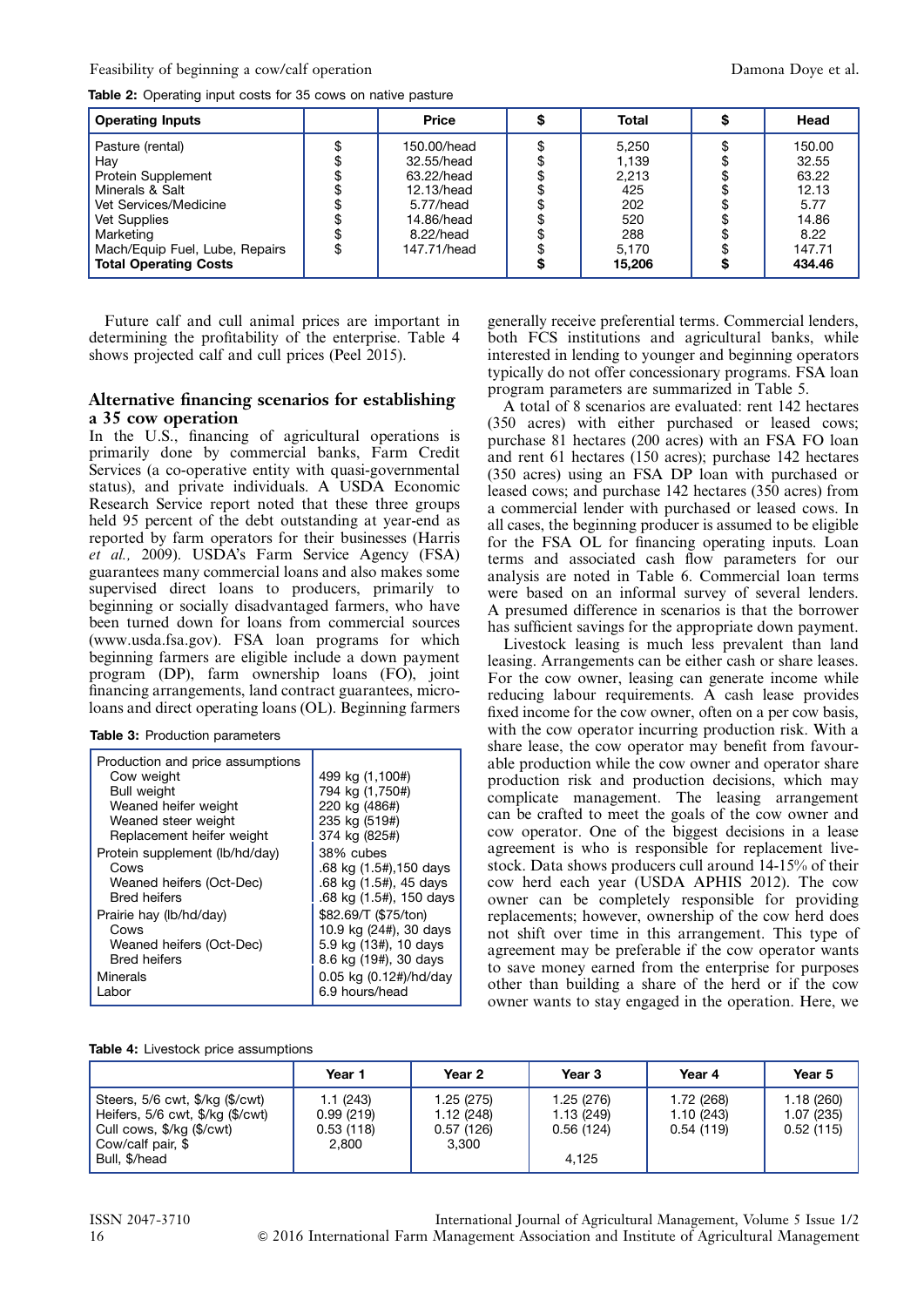<span id="page-3-0"></span>Table 5: Farm service agency loan programs for which beginning farmers are eligible

| Loan type                 | Term (vears) | Interest rate           | Down payment | <b>Maximum Ioan</b>                                         |
|---------------------------|--------------|-------------------------|--------------|-------------------------------------------------------------|
| <b>FSA Down Payment</b>   | 20           | 1.5%                    | 5%           | The lesser of 45% of price,<br>appraised value or \$300,000 |
| FSA Farm Ownership        | Up to $40$   | 4%                      | None         | \$300,000                                                   |
| FSA Joint Financing       | Up to $40$   | 2% less than FO or 2.5% | None         | 50% by FSA                                                  |
| FSA Direct Operating Loan | 1-7          | 2.625%                  |              | \$300,000                                                   |
| <b>FSA Microloan</b>      | 1-7          | 2.625%                  |              | \$50,000                                                    |

#### Table 6: Loan cash flow

| Loan Type                                                                                                                                    | Years                                               | Interest rate                                             | Down payment                         | <b>Annual Payment</b>                                                           |
|----------------------------------------------------------------------------------------------------------------------------------------------|-----------------------------------------------------|-----------------------------------------------------------|--------------------------------------|---------------------------------------------------------------------------------|
| <b>FSA Down Payment</b><br>(142 ha, 350 a)<br>FSA Farm Ownership (81 ha, 200 a)<br>Commercial (142 ha, 350 a)<br><b>FSA Direct Operating</b> | 20 for FSA portion,<br>30 for remainder<br>40<br>30 | 1.5% for FSA, 6%<br>for remainder<br>4.0%<br>6%<br>2.625% | $5\% = $26.250$<br>$20\% = $105.000$ | \$32,831<br>\$15.157<br>\$30,513<br>\$21,498 with cows,<br>\$5,420 without cows |

Table 7: Plan for building the cow herd using leased cows

| <b>Leased Livestock</b>                                                                                          | Year 1  | Year 2  | Year <sub>3</sub> | Year 4   | Year 5        |
|------------------------------------------------------------------------------------------------------------------|---------|---------|-------------------|----------|---------------|
| Cow/calf<br><b>Beginning Operator's Owned</b><br>Livestock<br>Replacement heifers<br><b>Bred heifers</b><br>Cows | 35<br>9 | 35<br>9 | 28<br>9           | 21<br>14 | 14<br>9<br>21 |

Table 8: Net Cash flow available for new investment and risk with leased cows and leased pasture

|                                       | Year 1           | Year 2         | Year 3          | Year 4          | Year 5          |
|---------------------------------------|------------------|----------------|-----------------|-----------------|-----------------|
| Calf sales<br>+ Cull sales            | 14,965           | 16,983         | 19,774<br>3,200 | 21,916<br>3.200 | 23,865<br>3,200 |
| - Cash expense<br>- Capital purchases | 12.324<br>34,250 | 15.624         | 16.626          | 16.891          | 17,164          |
| + New borrowing<br>- Debt service     | 34,250           | 5,420          | 5,420           | 5,420           | 5,420           |
| - Operating interest<br>Net cash flow | 397<br>2.244     | 660<br>(4,720) | 803<br>125      | 793<br>2,012    | 559<br>3,921    |

assume replacement females will be retained and raised by the cow operator to build ownership in a cowherd.

Using the Beef Cow Lease Calculator, an equitable lease agreement is estimated to be a 0.67:0.33 share lease if all labour and inputs are provided by the cow operator and cows are initially provided by the cow owner (Dhuyvetter and Doye, 2013). Table 7 shows the cowherd ownership transfer in the leased cow scenario with the livestock operator raising replacement females as allowed over time. As the cowherd ownership share for the cow operator increases, the operator provides more replacements and further grows ownership in the cow herd.

#### 2. Results

The cash generated from calf and cull sales for the operation is significantly different during the five year projection horizon for leased and purchase cow scenarios (Tables 8 and [9](#page-4-0)). With leased cows, the cow operator has only a share of the calf crop and in addition is saving females for replacement heifers, leading to few calves to be

sold. As the cow operator initially owns no cows, there are no cull sales in early years. Cash expenses for operating inputs for the leased cows are the same as those for purchased cows within a given scenario, except for taxes and insurance on owned cows. Excluding debt service, cash expenses are higher in scenarios with land rent (plus a small amount of additional operating interest expense). However, total cash outflows with land debt repayment are significantly higher than leased land scenarios. Highlighting the estimated debt service requirements and cash available to service debt makes apparent that the beginning producer will have a difficult time servicing debt without significant income from other sources.

The lease pasture and cows scenario shows growing positive cash returns to labour and management after three years when saved replacement heifers begin to generate income through calf sales. While the income is small, these returns can be used for herd expansion, farm business or off-farm investments, or applied to family living expenses. This alternative may work well for producers who are unable to borrow money for livestock purchases or prefer to minimize debt. The cow operator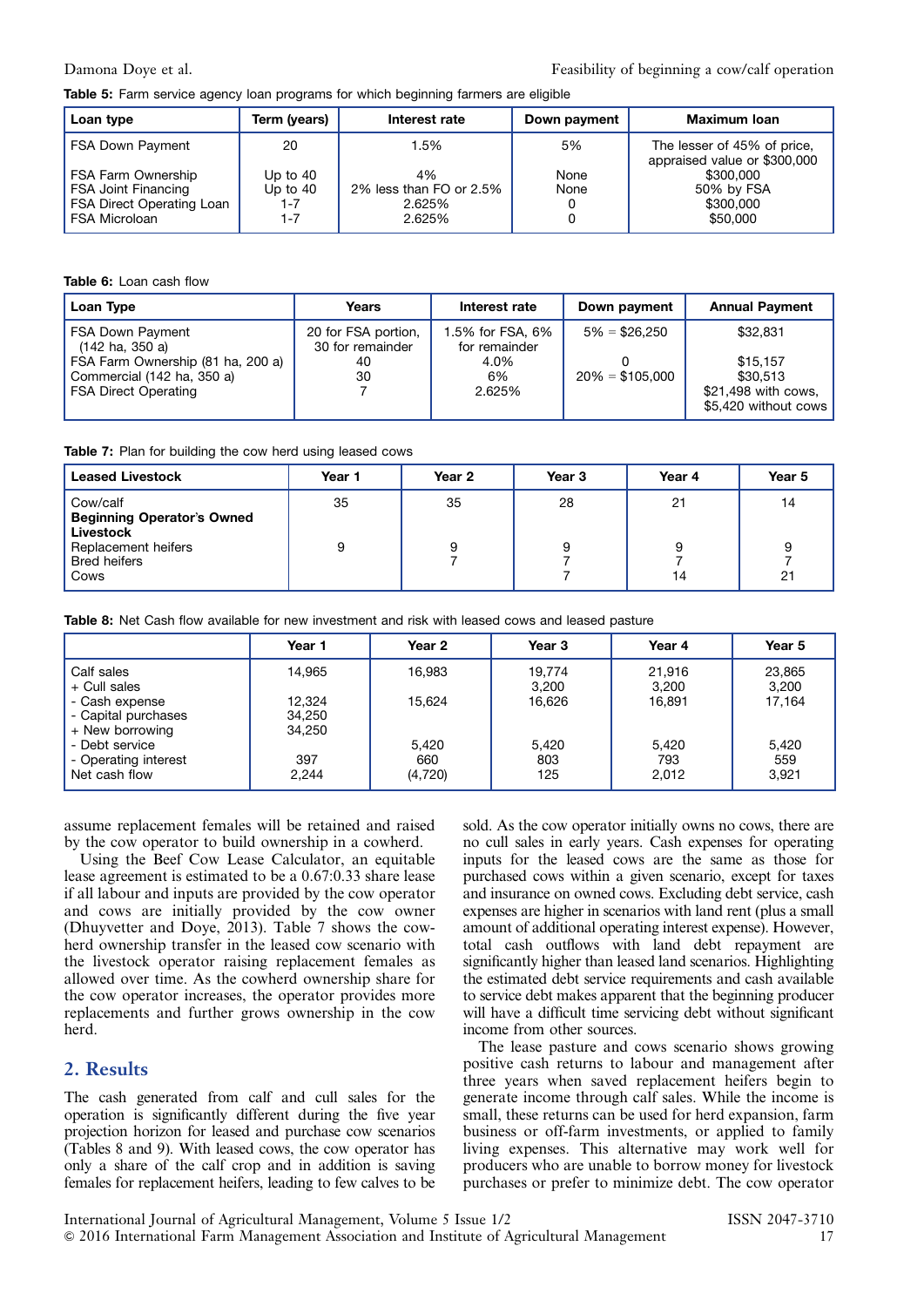<span id="page-4-0"></span>

|  |  |  |  |  |  |  | Table 9: Net cash flow available for new investment and risk with purchased cows and pasture purchased using a commercial Loan |
|--|--|--|--|--|--|--|--------------------------------------------------------------------------------------------------------------------------------|
|--|--|--|--|--|--|--|--------------------------------------------------------------------------------------------------------------------------------|

|                                                                            | Year 1                               | Year 2                             | Year 3                              | Year 4                      | Year 5                       |
|----------------------------------------------------------------------------|--------------------------------------|------------------------------------|-------------------------------------|-----------------------------|------------------------------|
| Calf sales<br>+ Cull sales<br>- Cash expense<br>- Capital purchases        | 29.086<br>1.298<br>10.775<br>555,850 | 30,993<br>9,702<br>14.461<br>3,300 | 31,020<br>15,093<br>14.491<br>4,125 | 30.161<br>12,363<br>14.498  | 29,236<br>12,055<br>14.483   |
| + New borrowing<br>- Debt service<br>- Operating interest<br>Net cash flow | 555,850<br>300<br>19,309             | 52,010<br>1,880<br>(30, 956)       | 52,010<br>3,308<br>(27, 821)        | 52,010<br>5.116<br>(29,099) | 52,010<br>7.008<br>(32, 210) |

builds equity and collateral as herd ownership grows. In seven years, the cow operator has fully transitioned to owning a 35 cow herd.

In other scenarios where cattle and land or both are purchased with borrowed money, sales are generally sufficient to cover cash operating expenses and contribute to either land or cattle loan payments; however, the income generated is generally not enough to cover all of the cattle loan payments and certainly not enough to cover all land payments. Hence, an off-farm job or outside income is necessary to meet loan obligations and avoid rolling over the line of credit. Figures 2 and 3 compare net cash flow for different land control alternatives. The pattern intra-year is similar between the two but with a different scale.







Figure 3: Net cash flow with alternative land controls and purchased cows

Because of the limited cash generated, leasing cows while purchasing land is not a good combination in early years; over time, however as cow ownership increases without associated cow debt, cows help with cash flow and reduce net cash shortfalls. Cash flow improves over time in the land control alternatives with leased cows (Figure 2); on the other hand, the debt burden with both purchased cows and purchased land does not allow for much improvement until cows are paid for after 7 years. This becomes more transparent when the operating line of credit end-of-year balance representing outside income or borrowing capacity needed to pay operating expenses and make loan payments is compared for different scenarios (Figure 4). Higher credit line balances are needed in purchased cow scenarios for a given land control scenario.

The net cash flow associated with buying 350 acres with an FSA DP loan and a commercial loan is similar. Recall that a significantly larger down payment is required for the commercial loan (\$105,000 compared to \$26,250) and the average interest rate is higher. But, the term is shorter on the FSA DP portion of the borrowing resulting in a higher average loan payment and worse cash flow consequences.

In [Figure 5](#page-5-0), total debt over time is plotted to provide a visual of the debt levels associated with different scenarios and the changes over time. Buying 350 acres of land commits the producer to high levels of debt for



Figure 4: Line of credit balance for different scenarios

ISSN 2047-3710 International Journal of Agricultural Management, Volume 5 Issue 1/2 18 & 2016 International Farm Management Association and Institute of Agricultural Management